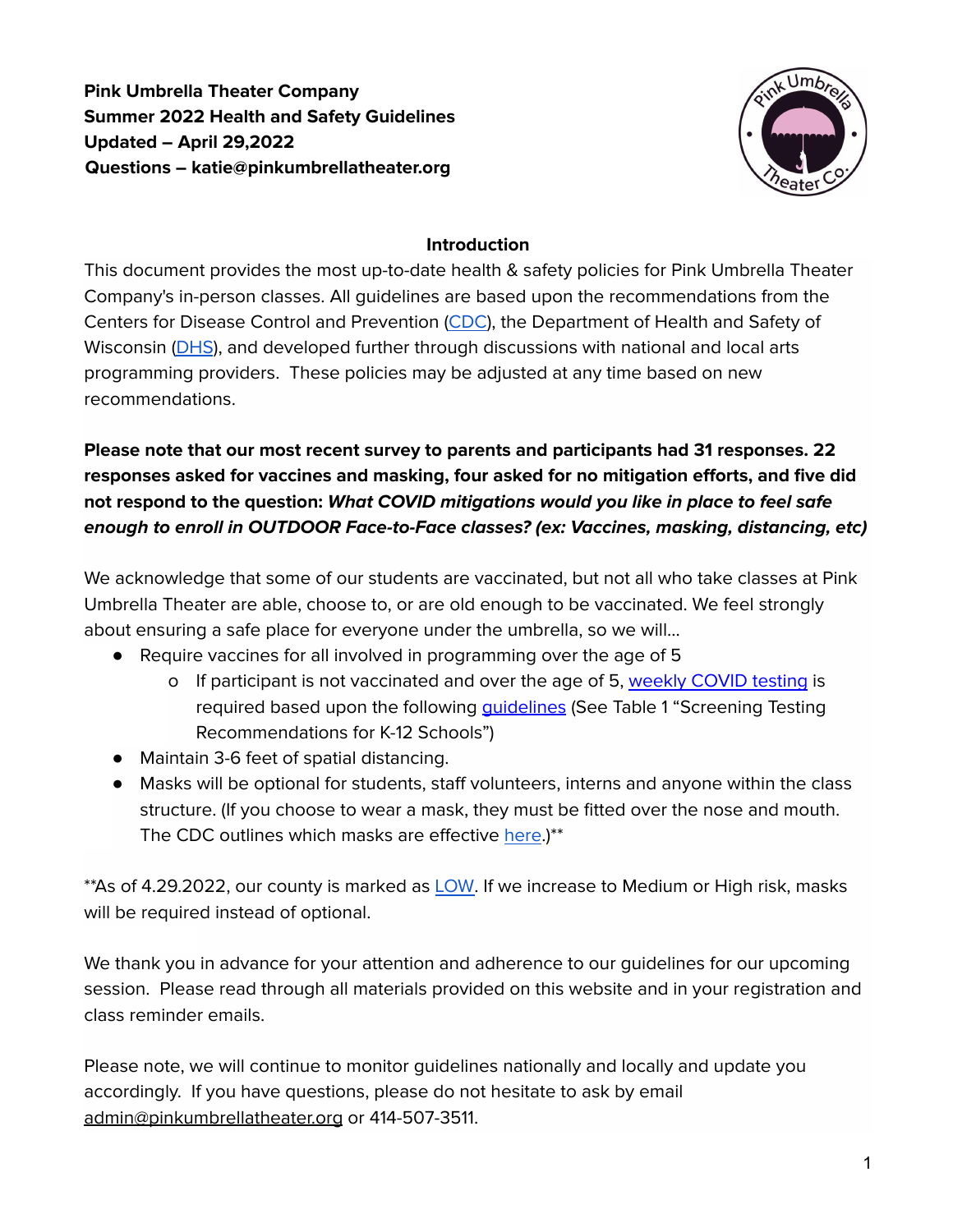## **Student and Staff Use of Pink Umbrella Theater Spaces**

Pink Umbrella Theater will do everything to provide the best possible health and safety outcomes for our upcoming session.

Wherever we are gathered, we will follow all mask and social distancing guidelines as outlined within.

In addition to the students and their families, there will be teaching artists, interns, volunteers and Pink Umbrella Theater staff members on site throughout the session.

### **Health Monitoring**

Pink Umbrella Theater asks that students and their families partner with us to help ensure the safest possible environment in which these programs can take place.

Our basic health monitoring expectations are:

- Students and staff members that are unwell (cough, fever, etc) while at home, are required to stay at home.
- Staff members who become sick while at Pink Umbrella Theater will be required to go home immediately.
- Students who become sick while at Pink Umbrella Theater will be in a safe isolated place until they can be picked up as soon as possible by a parent/caregiver.

## **Self Screening is Required for Staff, Students, Volunteers, Interns**

Before attending class we ask participants and families to Self Screen.

In the past 14 days, have you had any of the following symptoms that cannot be attributed to another condition?

- Have you had a temperature over 100F, felt feverish (chills, body aches) or used a fever reducer?
- Do you have a new or worsening cough?
- Do you have a new or worsening sore throat?
- Have you experienced nausea, vomiting, or diarrhea?
- Have you developed a loss of smell or taste?
- Have you had a runny nose or congestion?
- Have you had shortness of breath, difficulty breathing, or chest tightness?
- Have you had headaches or other muscle or body aches?
- Have you been in close contact with someone who is currently sick with suspected or diagnosed Covid 19?
- Have you traveled internationally or to a community in the US that is experiencing a sustained spread of Covid 19?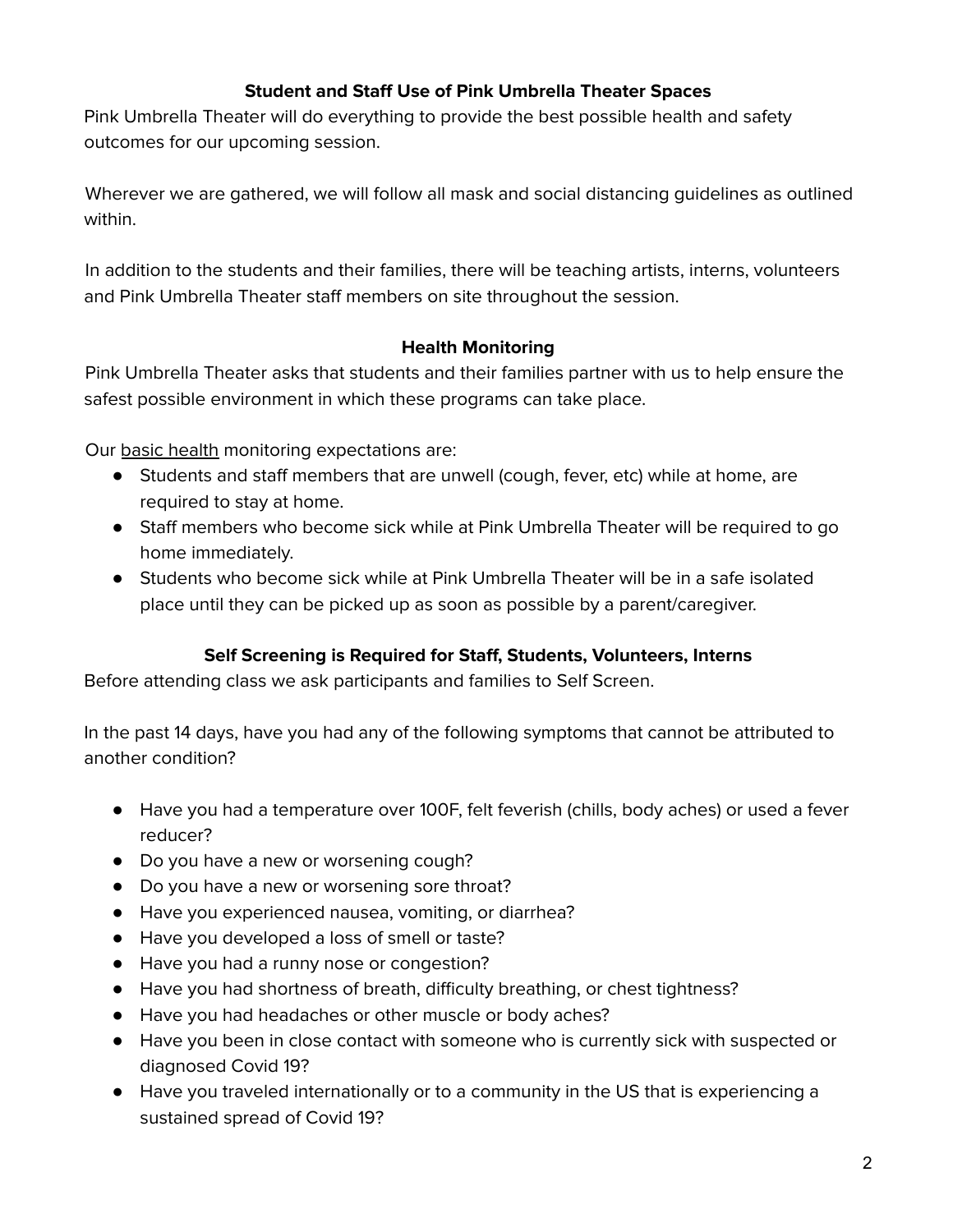## **If you've answered yes to any of the questions above, please stay home.**

- **At Home Monitoring:** Participants, parents, and caregivers are asked to be vigilant about monitoring the health of students on an ongoing basis. Anyone concerned they may have developed symptoms of COVID-19 should NOT attend Pink Umbrella Theater. Parents and participants may contact Pink Umbrella in writing at [admin@pinkumbrellatheater.org](mailto:admin@pinkumbrellatheater.org) or by phone (414)-507-3511, if unable to attend.
- **Health Screening of Pink Umbrella Theater Staff Members:** All staff, teaching artists, interns and volunteers will Self Scan and will be held to the same standard as students with regards to participation.
- **Health Screening at Pink Umbrella Theater During Programming:** Pink Umbrella Theater will not conduct a *formal health screening* during classes, unless a student appears to be unwell, or has indicated to a staff member that they are feeling unwell. We ask that all students check in at the Welcome Station to obtain their bracelets and do a brief check in.

**If a student becomes unwell,** they will be isolated and supervised in a safe space until a parent/caretaker is able to pick them up.

**If a case of COVID-19 is reported at Pink Umbrella Theater,** we will notify all families and staff members. Classes will be held virtually and/or a negative COVID test will be required of all to participate. Thank you for your flexibility, understanding, and keeping our community safe and healthy.

#### **A Note about Student/Staff Absences**.

Pink Umbrella Theater asks our students and families to remember that there may be many reasons why a student or staff member is absent from class, most of which may have nothing to do with COVID-19 (including appointments, scheduled conflicts, transportation issues, or (known) non-COVID-related health issues, etc.). If a student or staff member is absent but returns to the program on a subsequent day, it is because we believe fully there is no new COVID-19 threat to our community based on the information provided by families, staff, and participants with regards to these absences.

Thank you for respecting the privacy of fellow Pink Umbrella Theater participants and trusting that Pink Umbrella Theater will act swiftly and appropriately when/if any threats to our health and safety arise this summer.

Any questions or concerns about health screening protocols may be sent to [admin@pinkumbrellatheater.org](mailto:katie@pinkumbrellatheater.org) or 414-507-3511 at any time.

#### **More Information about Social Distancing and PPE**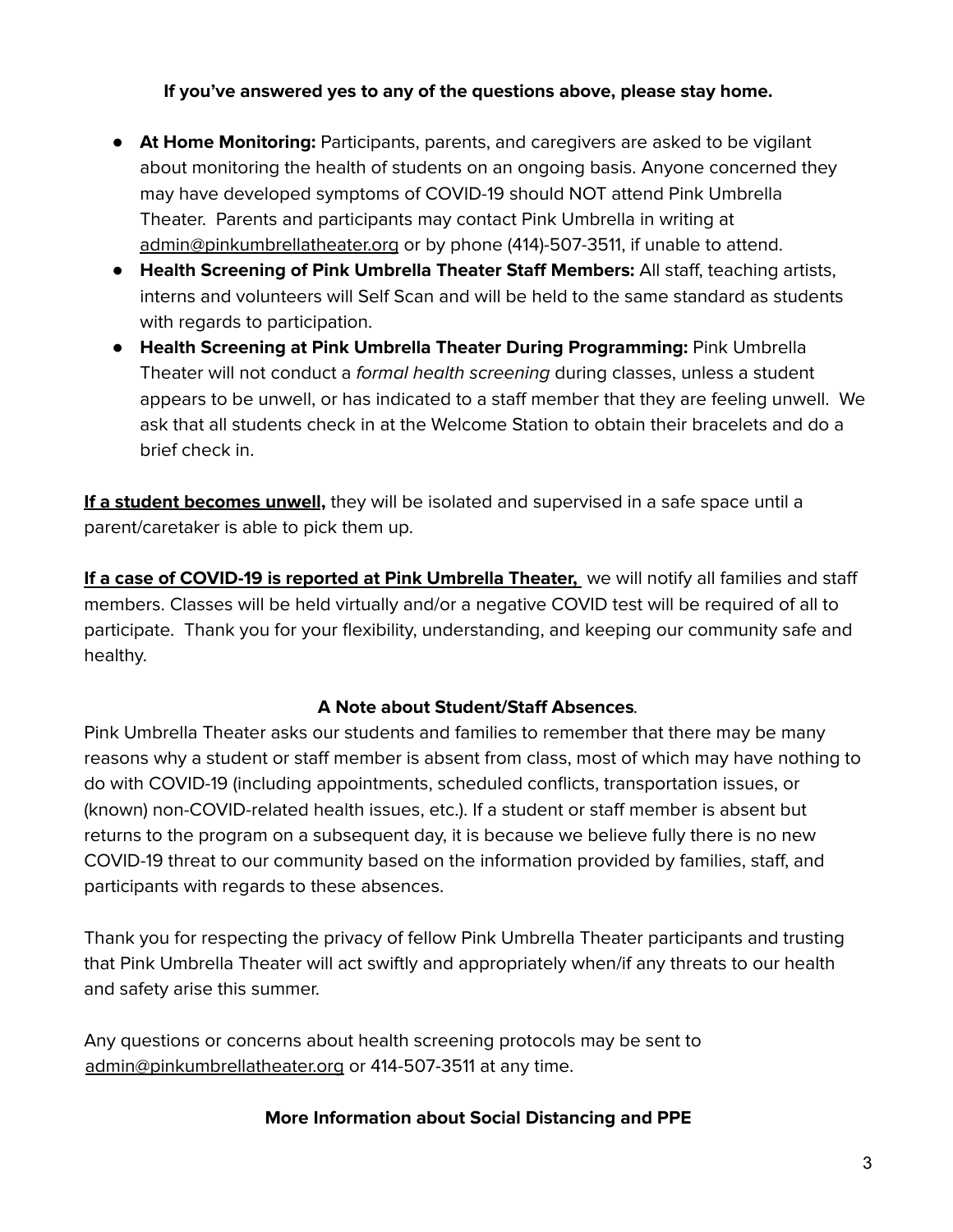Pink Umbrella Theater will enforce the best practices and recommendations put forth by the [CDC](https://www.cdc.gov/coronavirus/2019-ncov/prevent-getting-sick/social-distancing.html) regarding social distance and mask use. Minimum expectations are as follows:

- Social Distancing: For **outdoor activities**, social distancing will be observed, with the goal of a 3 foot distance between students whenever possible.
- Masks: For **outdoor activities**, masks will be optional at this time.

Everyone on site for Pink Umbrella Theater programming is expected to follow mask and social distancing guidelines within.

# **More Information about Hand Washing/Hygiene**

One of the most important tools in fighting the spread of COVID-19 is still the simple act of proper hand washing/sanitization. Pink Umbrella Theater will provide ample hand sanitizer when we are gathered.

Sanitizing will be required before/after snack breaks. Additionally, students and staff may be required to sanitize hands at other points during class.

## **More Information about Cleaning/Sanitization**

Pink Umbrella Theater is committed to an ongoing rigorous approach to keeping our spaces clean/sanitized and as disinfected as possible.

- All participants will have their own box full of items necessary for class participation.
- All shared items will be thoroughly cleaned and sanitized before and after class.

## **Program-Specific Concerns**

Pink Umbrella Theater continues to identify health and safety concerns that are unique to the type of theater program we provide. As these concerns come up, we are developing processes to address them. While the following list is not comprehensive, we wanted to provide some reassurance about the following topics our staff has identified in our early planning meetings.

**Singing** – Singing together in person provides an extremely high risk of exposure to COVID-19. When students are singing, they must maintain 6 feet of distance if masks are not worn.

**Staging/Blocking** – Pink Umbrella Theater has implemented a color-coded system in all classes and rehearsals. Students will be able to choose the wristband color that feels most comfortable to them on any given day. Red for "Please maintain distance," Yellow for "Please ask for permission to enter within the six feet," and Green for "Welcome into my space." Students and families assume all the risk that comes with wearing the green bracelet. We will maintain distance during dance numbers and if contact is made, hand sanitizing will be encouraged.